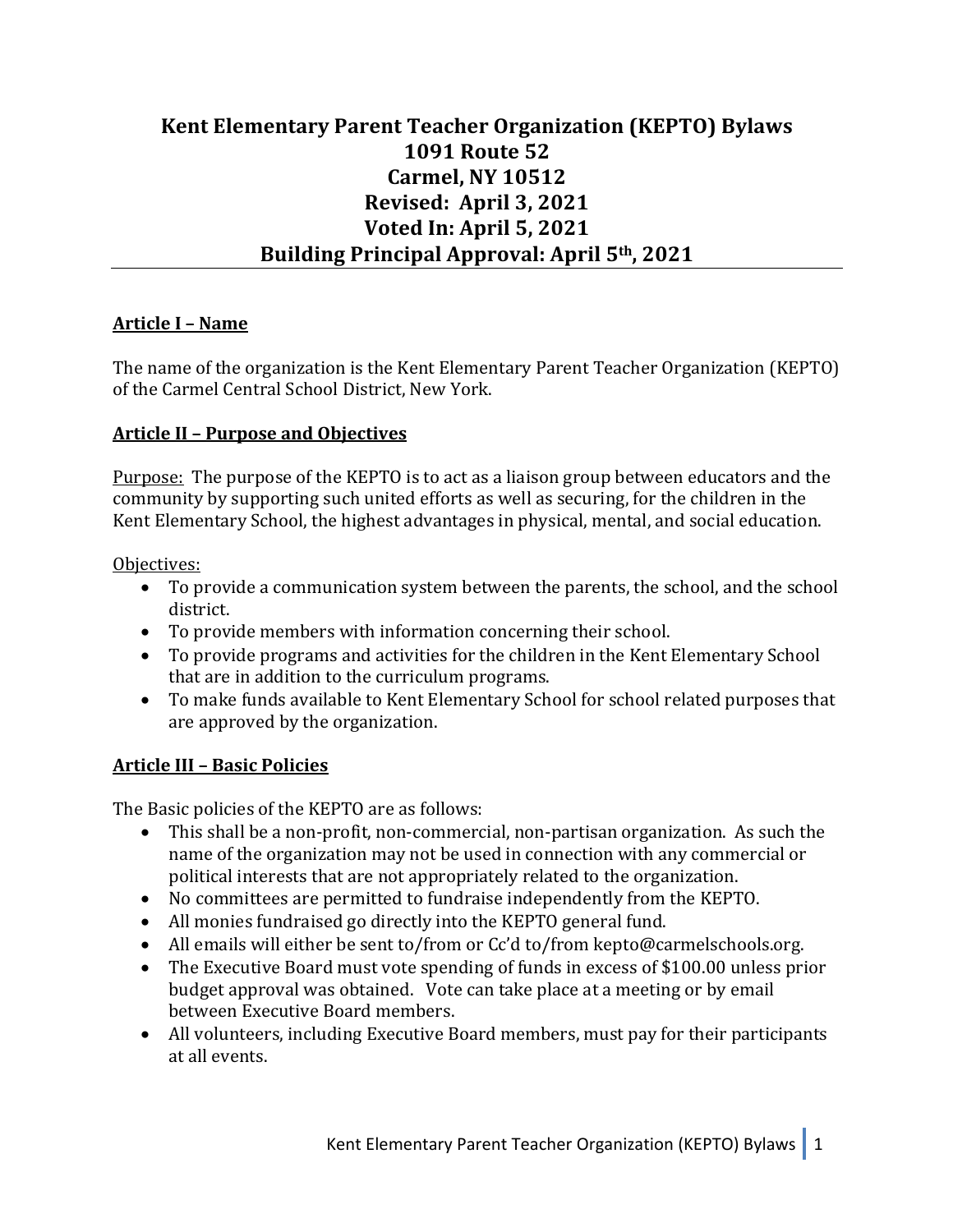- KEPTO will pay for admission to PTO Expos or other educational activities if approved by the Executive Board via majority vote. Mileage will be reimbursed for these trips. KEPTO will not reimburse for food purchases at these events.
- All elected Executive Board positions will be available to answer questions when necessary for one (1) year following their completion of term.

### **Article IV – Membership and Dues**

### Membership:

- All parents and guardians of students attending the Kent Elementary School, including parents & guardians of homeschooled students of which Kent Elementary School is their designated "home school", and all faculty and staff employed at the Kent Elementary School shall be considered "general members" of the KEPTO.
- The membership year shall run from July 1<sup>st</sup> to June  $30<sup>th</sup>$ . Any new persons shall be considered members as of the date of their children's enrollment in the school, or as of the date of their employment as faculty or staff.

### Dues:

- No dues shall be required for membership in the KEPTO.
- If the funds of the organization become low enough to warrant it, dues may be reinstated at any time without amendment to the bylaws.
- Request for voluntary contributions may be made at any time subject to the approval of two-thirds  $(2/3)$  of the Executive Board.

### **Article V- Executive Board Meetings, Duties, & Responsibilities**

- Regular meetings of the Executive Board shall be held monthly during the school year and, at least, once during the summer months.
- All meetings shall be presided over by the President. In the absence of the President, the Vice President shall preside, and in the absence of the Vice President, another officer chosen by the President and/or Vice President shall preside.
- An annual meeting of the Executive Board will be held in June. This Executive Board meeting will serve as a joint meeting with the newly elected Executive Board in order to lend continuity and a historical perspective to the organization.
- An Executive Board member cannot be absent for more than three (3) consecutive Executive Board meetings or five (5) Executive Board meetings in total over the course of one (1) year. Absence of this kind may result in a request for the member's resignation.
- An agenda for each meeting is to be sent out to the Executive Board by the Secretary, 24 hours prior to the meeting. All submissions for the agenda need to be given to the Secretary at least 72 hours prior to the meeting.

### **The general duties of the KEPTO Executive Board shall be:**

• To handle the regular business of the organization, to consider and initiate new projects, and to approve routine bills within the limits of the budget.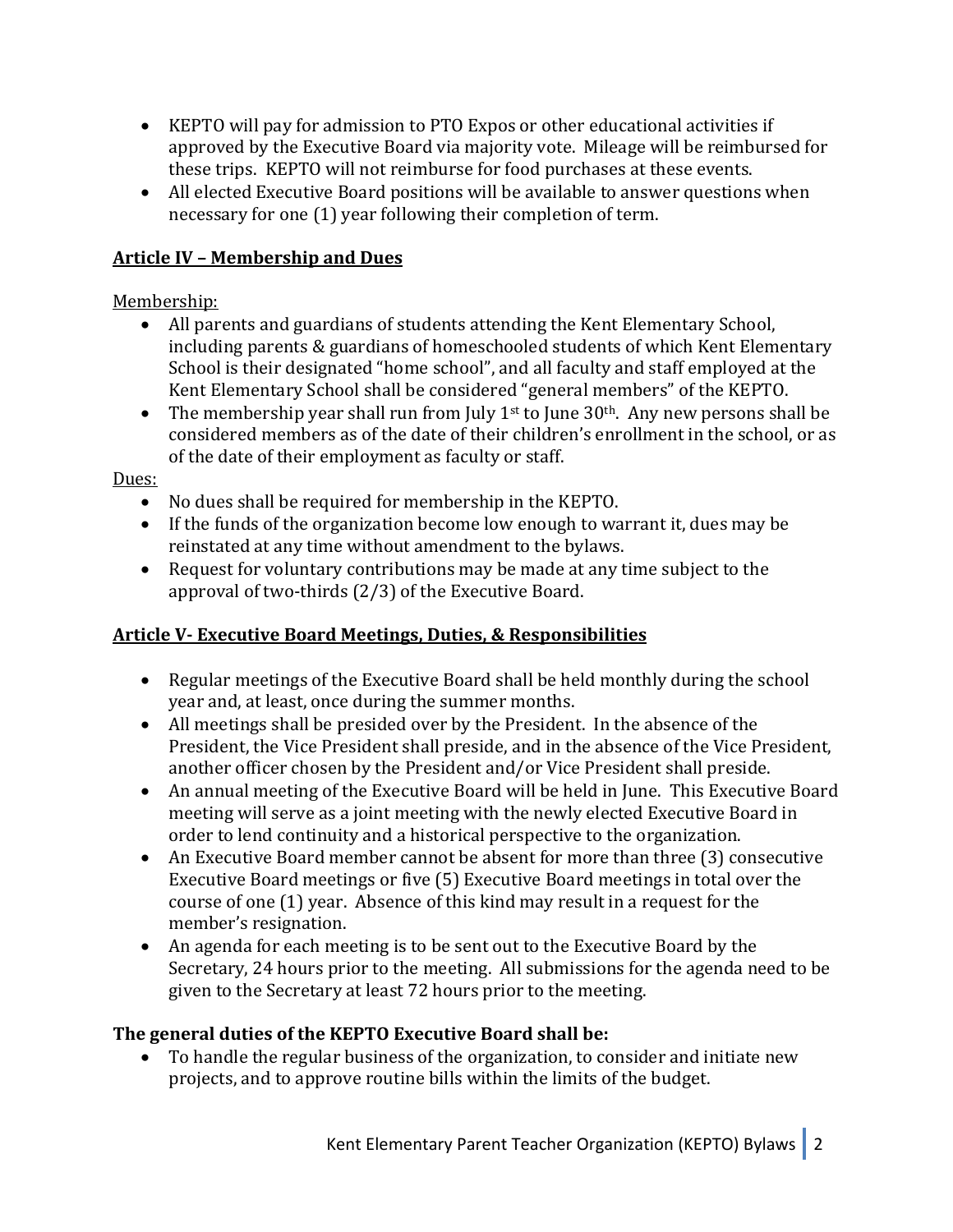- To create special committees in addition to standing committees specified in the bylaws. It will also be the duty of the Executive Board to appoint chairpersons for the work plans of these committees and to periodically review the progress of these committees.
- To deliver to their successors all official materials at the transition meeting in June, as noted in Article VI, Paragraph II.
- To provide dates of events to the Kent Elementary School and or the District Office for publication.
- To provide the students, faculty, and staff fliers for distribution of said events, fundraisers, and any other family activities.

## **Article VI - Schedule of Meetings**

- Regular, full membership/general meetings of the KEPTO shall be held during the school year. A minimum of seven (7) days notice shall be given of all regular meetings.
- An annual transition meeting will be held in June, at which time the newly elected officers will assume their duties with the officer's ex-officio in attendance.
- The Treasurer's end-of-year report will be submitted at the final transition meeting of the school year with a report of outstanding balances.
- A quorum of conducting business shall not be less than five  $(5)$  members. A simple majority is needed for the passage of all motions.
- Executive Board meetings will be held once monthly following or prior to the general meeting.

## **Article VII – Executive Board**

The Executive Board of the KEPTO shall consist of at least seven (7) elected officers. The Officers shall be a President, a Vice President, a Treasurer, a Secretary, a Fundraising Coordinator, an Event Coordinator/s, a Hospitality Coordinator, and Trustees. Any "general member" with at least one (1) child enrolled at the Kent Elementary School, including children enrolled as a homeschooled student, may serve in any capacity on the Executive Board.

## **Elections and Terms of Officers:**

**Election Rules:** 

- Officers shall be elected by written ballot annually in the month of May.
- All general members of the KEPTO shall be given the privilege to vote once at the May election meeting or by absentee ballot.
- Nominations will be held virtually whereas all nominations must be made online. Nominations will only be accepted up until the day of the general PTO meeting in April.
- During the April meeting, all nomination will be considered and accepted as per current KEPTO bylaws, The PTO Executive Board will then vote to go to the ballot.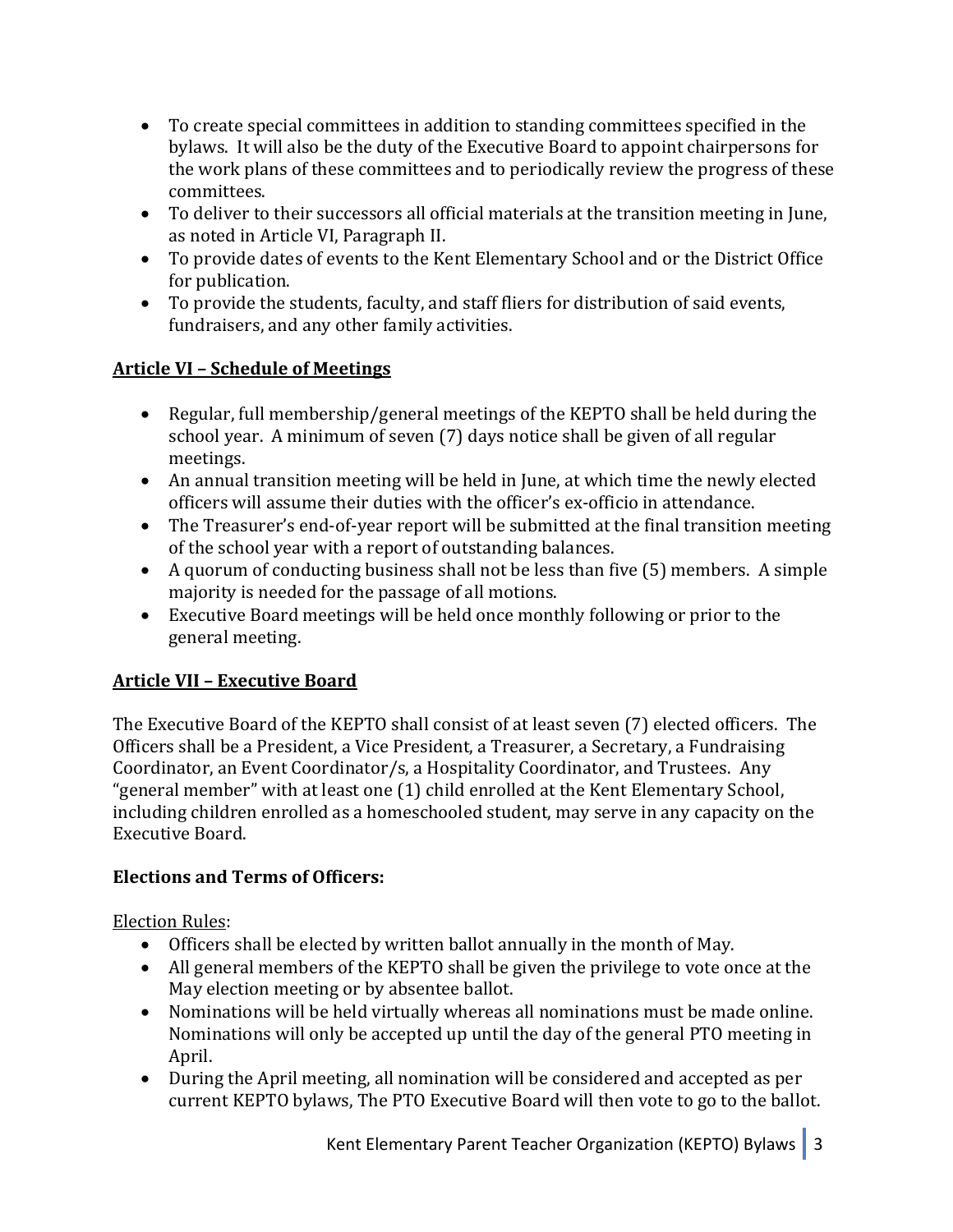- Only Executive Board positions are voted on which include: a President, a Vice President, a Treasurer, a Secretary, a Fundraising Coordinator, an Event Coordinator/s, a Hospitality Coordinator, and Trustee/s. These are the only positions that will be put on the ballot.
- Any candidate running for the positions of President or Vice President must have already served on the Executive Board within the last two (2) years.
- Any candidate running for an uncontested position will automatically win that position. Candidates of any contested position will have the opportunity to speak at the election meeting in May.
- By the completion of the May election meeting, a final vote shall be tallied (present and absentee votes counted) and the new officers shall be announced.
- The KEPTO Executive Board reserves the right to alter the "Election Rules" set henceforth if a need should arise that is uncovered by the aforementioned rules.

### Term of Office:

- Officers are elected and committed to serve for a term of two (2) years, but not to exceed two (2) consecutive terms.
- Officers will assume their duties effective July  $1<sup>st</sup>$ . If a position becomes vacant during the school year, a replacement officer shall be elected by two-thirds  $(2/3)$  of the remaining Executive Board members for the remainder of the current school year. During the May elections, there will be an election to finish the term of the vacant position.
- If an officer resigns or is voted out by a two-thirds  $(2/3)$  majority vote of the Executive Board before fulfilling their two  $(2)$  year commitment, he/she will be ineligible for nomination for any future Executive Board positions, unless extenuating circumstances are discussed and agreed upon by the Executive Board during an Executive Board meeting.

### Request for Resignation:

In the event that an Executive Board member is deemed detrimental to the effective functioning of the KEPTO and/or the school, a request for resignation can be initiated by a majority vote of the Executive Board. It is the President's responsibility to present the request for resignation. In the event the President's resignation is being requested, the Vice President will be responsible to request resignation of the President.

### Emergency School Closure Clause:

In the event that school is closed for a long period of time that interferes with the election process of the KEPTO Executive Board, the current Board members will retain their positions until such a time that school resumes normal operations. Nomination letters will be distributed within 2 weeks of school reopening with the nominations due by the next regular Board meeting of KEPTO and elections will be held the following meeting after that. Should schools remain closed until the close of a school year, positions being held by Executive Board members that will no longer be members of KEPTO the following school year will vacate their positions and the position will remain vacant until elections are held.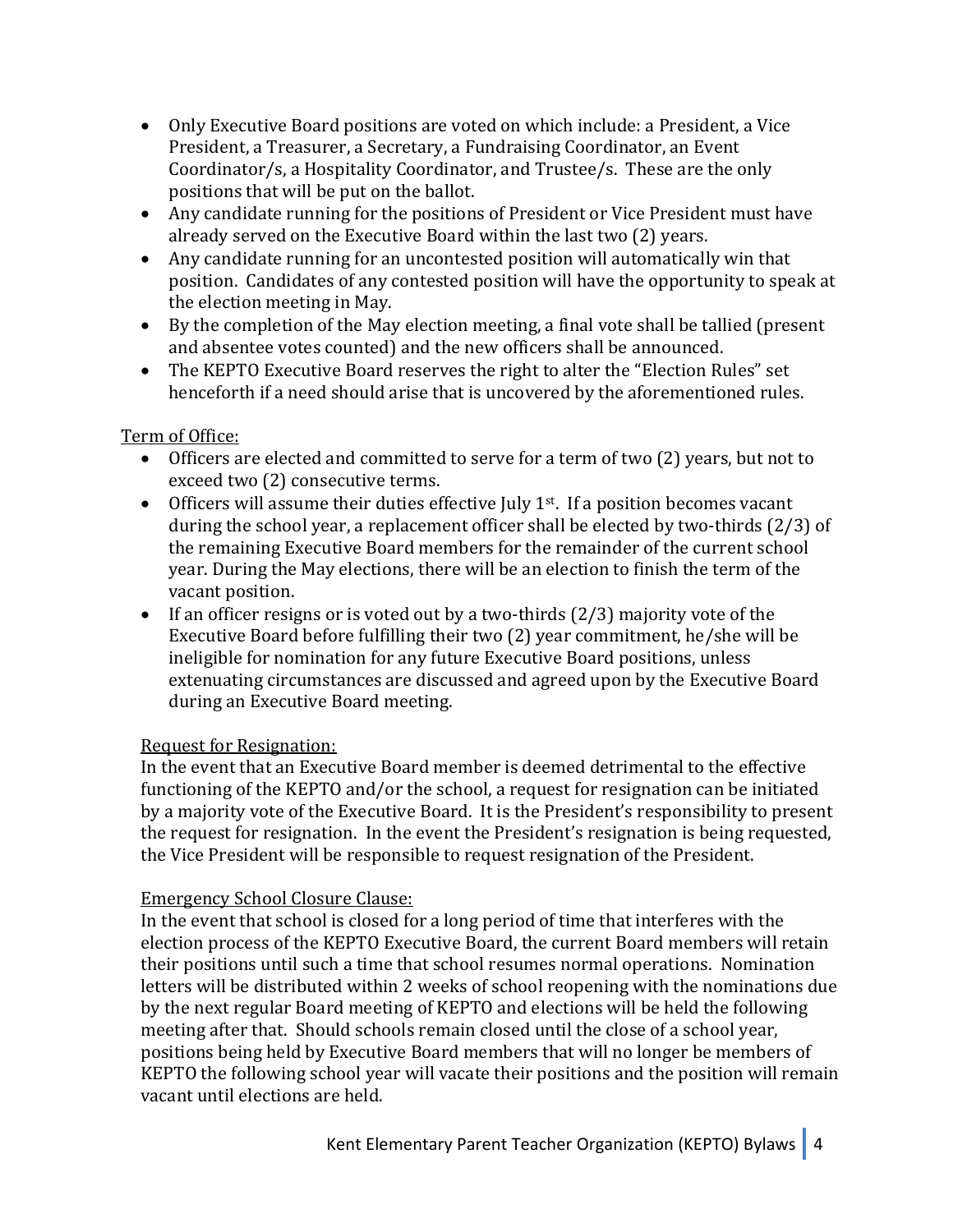### **Article VIII – Standing in Special Committees**

Each year the incoming Executive Board shall create the following standing committees to advance the objectives and carry on the work of the KEPTO. Each standing committee will consist of one (1) chairperson and additional members as needed. The chairperson shall be either an officer of the Executive Board or selected by the Executive Board. All committees will share all information with the Executive Board at their request.

Functions of Standing Committees:

- Yearbook Committee Produce a quality yearbook for the Kent Elementary School. Yearbook Editor is the chairperson of the committee and must be selected at the beginning of the school year. It will be the responsibility of the Yearbook Committee to take extra pictures for the yearbook. Before finalizing the yearbook it will be viewed by the Executive Board for final approval.
- Fundraising Committee -Assist the Fundraising Coordinator to facilitate the organizing, ordering, and distribution of fundraising materials for the Fall and Spring campaigns. Assist Fundraising Coordinator with fundraising events such as Book Fairs and the Snowflake Gift Shop. This will include securing necessary supplies for the events as well as set up and take down of the events.
- Events Committee  $-$  Assist the Events Coordinator/s with the organization and execution of family activities and assist the Events Coordinator/s with the organization of activities.
- School Store Committee Organize and execute the running of the School Store. Schedule attendance of members to be present for the school store. Purchase supplies for the School Store with approval of the Executive Board. Give money to the Treasurer on a weekly basis when store is open. Keep a record of all transactions of the school store.
- Fourth Grade Committee Will be made up of a chairperson, which will be a  $4<sup>th</sup>$ grade parent, and two 4<sup>th</sup> grade parents from each class. Duties shall include, but will not be limited to, the organization of the 4th grade brunch, breakfast DVD production of 4th grade activities and the 4th grade mingler. Committee may assist the staff with any appropriate enrichment programs for the  $4<sup>th</sup>$  grade.
- Field Day Committee Assist the school faculty with the organization of field day via a designated liaison from the Executive Board, provide funds as deemed fit by the Executive Board, and to provide support as necessary to ensure the success of the event.
- Donation Committee To contact local vendors to receive various donations for events, and to send out thank you notes to those vendors that have donated.

### **Article IX - Bylaw Amendment and Revision**

• These bylaws may be amended at any meeting of the Executive Board by a twothirds  $(2/3)$  vote and/or by a majority vote at a general meeting of the association.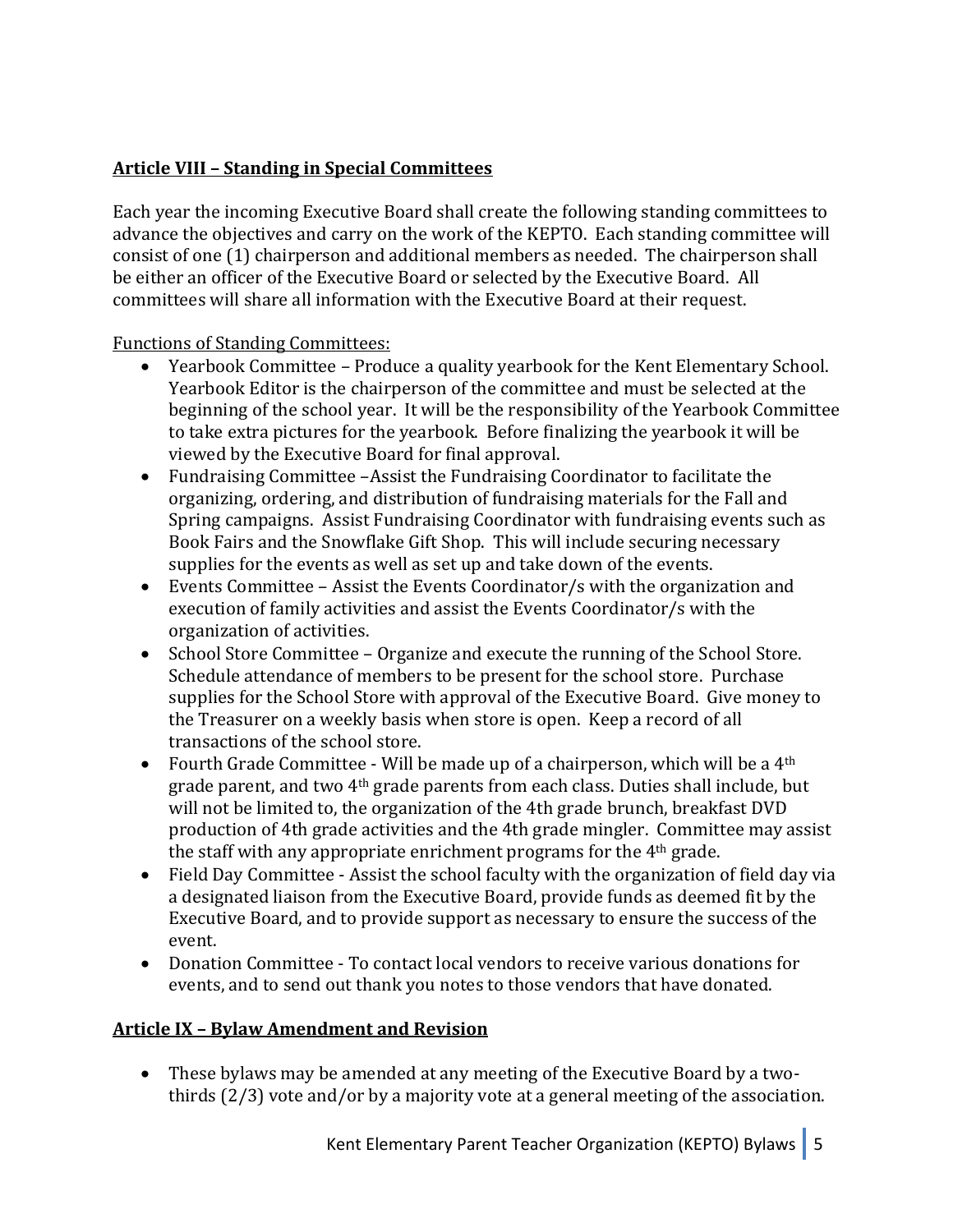- A committee may be appointed to submit a revised set of bylaws, a substitute for the existing laws, only by a majority vote at a general meeting of the association and/or by two-thirds  $(2/3)$  vote of the Executive Board. The requirements for adoption of a revised set of bylaws shall be the same as in the case of an amendment.
- All amendments and revised bylaws may become effective only upon approval of the building Principal.

### **Article X- Duties of the Executive Board**

Section 1 - The President shall:

- Be principle executive officer of the KEPTO and shall supervise and control all business and affairs of the KEPTO.
- Preside at all meetings of the Executive Board, all general full membership meetings, and monthly meetings with the Kent Elementary School building Principal as well as any other meetings of the organization. If unable to attend a meeting shall appoint the Vice President to preside over the meeting as stated in section 3.
- Act as group spokesperson at KEPTO functions or appoint an alternate Executive Board member to serve as spokesperson.
- Attend Parent Council Meetings and meetings at the District Office as necessary.
- Present request for resignation from Executive Board member when necessary, as detailed in Article VII.
- Review for approval all written correspondence going home to the general membership and going out to the community.
- Review for approval any and all contracts involving the KEPTO.
- Organize and schedule dates for school events, along with the Vice President, Events Coordinator/s, and Fundraising Coordinator, including but not limited to school pictures, book fairs, holiday shops, and fundraising.
- Send dates of the KEPTO functions to the District Office for review and placement onto the District School Calendar in April.
- Complete building use form requests for events for the entire year according to dates and guidelines established by the school district. Also to coordinate the details with the building custodian(s)  $&$  building Principal or appoint other Executive Board member/s to do the like.
- Authorize appointed Executive Board member/s to purchase  $3^{rd}$  &  $4^{th}$  grade planners, staff calendars, field day water bottles, event supplies, KEPTO supplies, etcetera.
- Oversee all events and fundraising opportunities.
- Oversee the  $4<sup>th</sup>$  grade committee.
- Oversee special committees to organize functions.
- Oversee and/or be responsible for the Box Top & DeCicco's reimbursements.
- Obtain donations from businesses, local or otherwise (i.e. submitting grant applications).
- Maintain, with the Vice President, social media platforms & website.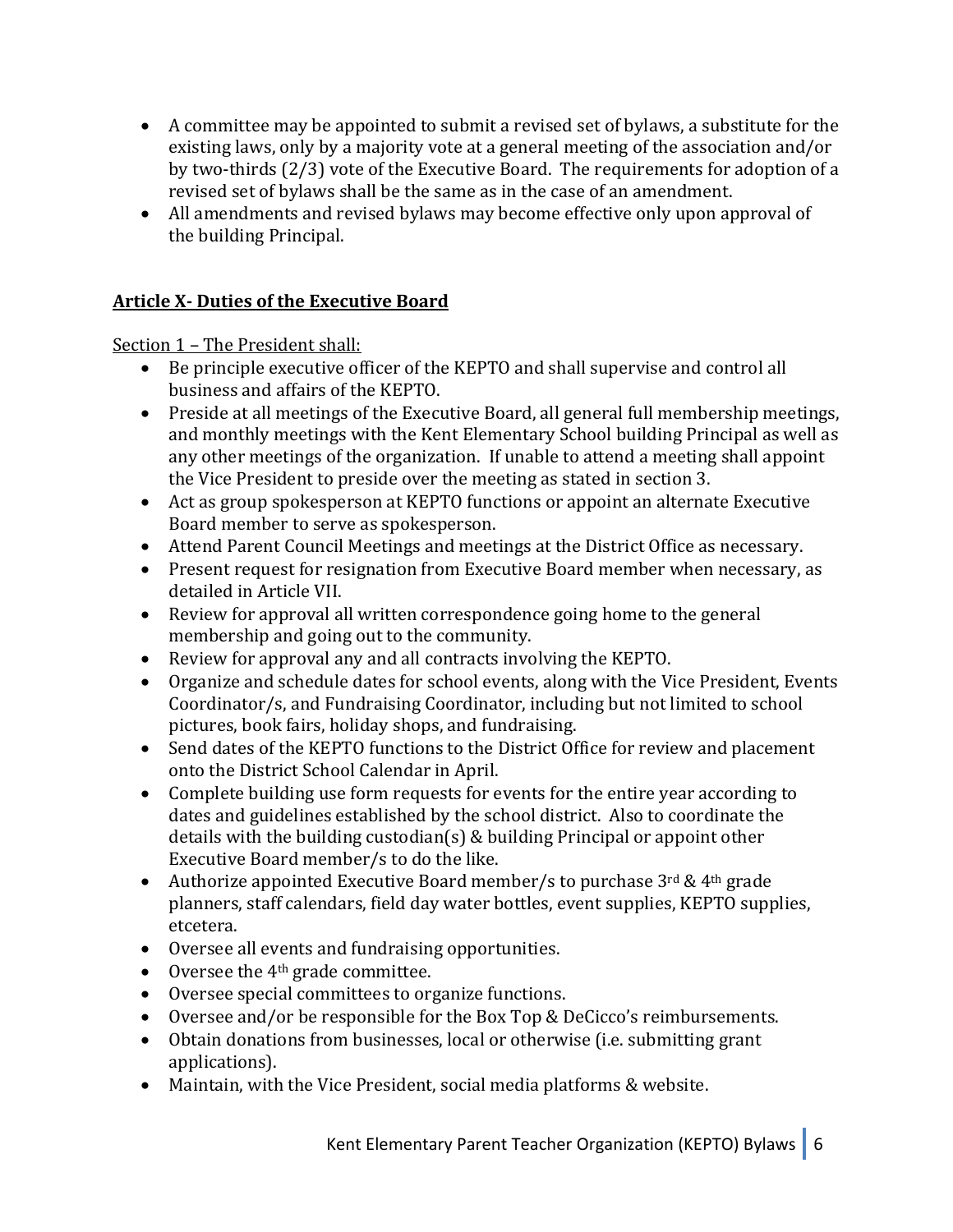Section 2 - The President's Ex-Officio shall:

- Leave a list of current committee chairpersons for the new President.
- Leave the following years KEPTO calendar of functions scheduled.

### Section 3 - The Vice President shall:

- Perform the duties of the President in his/her absence.
- Assist in presiding over all KEPTO general meetings; including but not limited to opening & closing meetings & motioning votes.
- Attend Parent Council meetings, meetings at District Office, and meetings with the President, and Principal of the School as needed.
- Work with coordinators to recruit committee chairs.
- Organize with the main office secretary and photo studio picture day, 4th grade group picture and picture retake day.
- Oversee the yearbook committee.
- Collect and tally absentee ballots for the May election meeting except when Vice President is on the ballot.
- Oversee the Snowflake Gift Shop.
- Organize the school supplies program. Collect all orders and money and give to the Treasurer on a weekly basis.
- Collect monies for all ticket sales, along with the Secretary, and keep a computerized tally for all monies received. Money to be given to the Treasurer in a timely manner.
- Collect monies for yearbook sales, along with the Secretary, and keep a computerized tally of all sales. Money to be given to the Treasurer weekly.
- Maintain, with the President, social media platforms & website.

Section 4 - The Treasurer shall:

- $\bullet$  Be responsible for the supervision of all monies received and expended by the KEPTO. Must keep the Executive Board informed of all pertinent financial matters.
- Have custody of all funds of the organization.
- Keep records of funds, income, and expenditures for KEPTO by activity.
- Have the records available within thirty  $(30)$  days of a member inquiry. All inquiries must be in writing.
- Be custodian of the bank records and perform banking for the organization in a timely manner.
- Deposit all monies within thirty (30) days of receiving.
- Act as spokesperson for the organization in the event of inquiries to our finances.
- Disburse funds as authorized by the organization.
- Provide a brief financial report at all regular meetings.
- Financial reports to be provided at every general meeting. These reports to include the current bank balance, list of upcoming bills with amounts, and a list of recently paid bills with amounts.
- Prepare a full end of year report of the organization's financial status/activity and present the report at the final Executive Board meeting of the school year.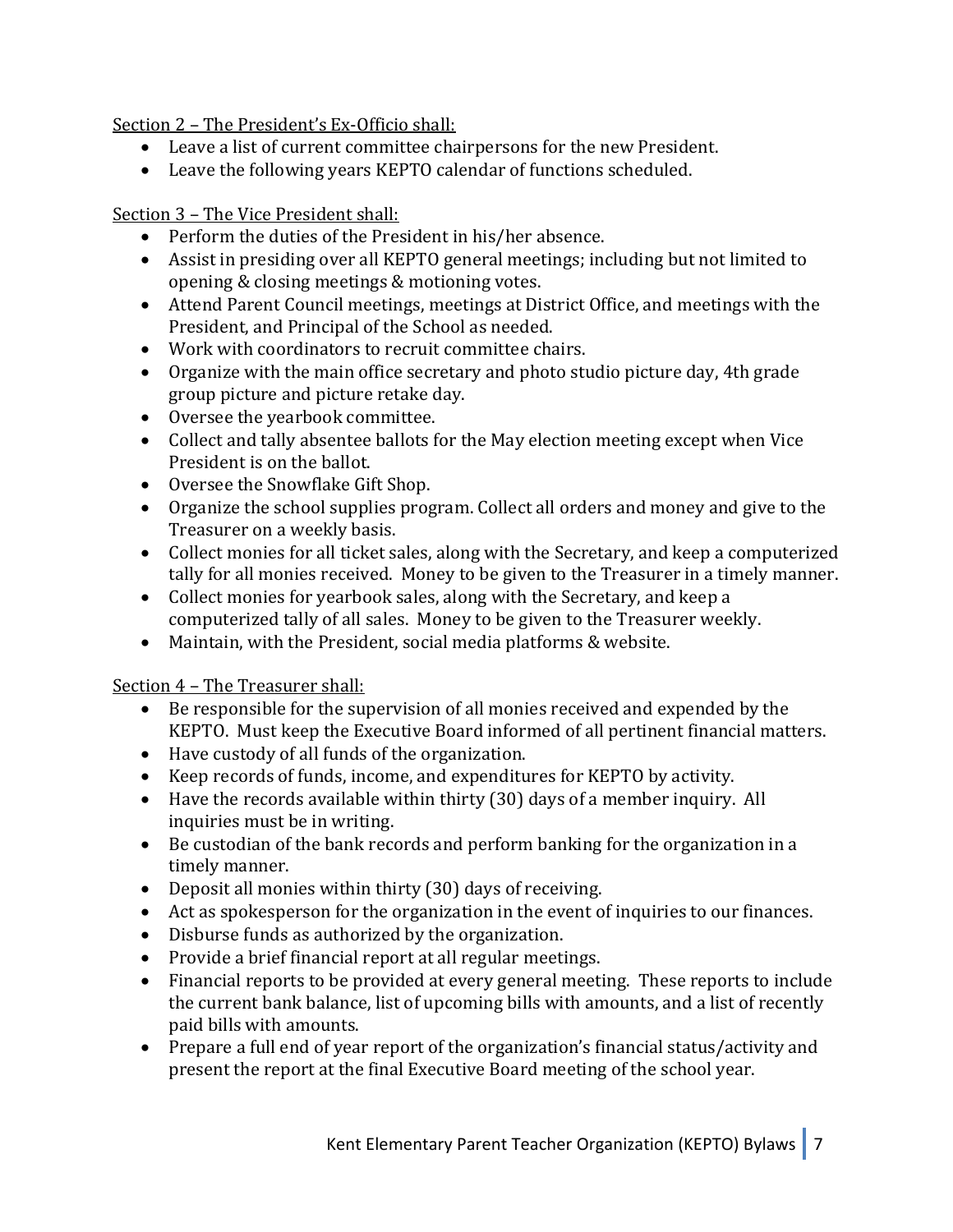- Appoint a financial secretary to assist with his/her duties as necessary. The financial secretary will not be a member of the Executive Board.
- Keep a record of the organization's disbursements and receipts by each month of the fiscal year to submit to the accountant by July  $31<sup>st</sup>$ . Also, to be available to meet with the accountant as needed for any financial advice during the school year.
- Each year the KEPTO may vote toward two (2) scholarships to graduates of the Carmel High School. The scholarships are to be distributed to two (2) students who graduated from KES. After the current year's recipients are selected, keep a record of scholarships awarded, and send checks payable to student as instructed.
- Keep a record of all transactions of the school store.
- Keep a master copy of the yearbook orders. Collect the monies from the yearbook coordinator and deposit weekly.
- Ensure that a "Chain of Custody" form has been completed & signed each time monies are exchanged.

Section 5 - The Secretary shall:

- Record the minutes of all General Board Meetings. If recording Secretary cannot attend meetings he/she must designate someone on the Executive Board to take the minutes in their absence.
- Distribute meeting minutes to the Executive Board Members.
- In the event that meeting minutes are requested, in writing, by a general member of the KEPTO, the Secretary or any other Board member will provide them within thirty (30) days.
- Minutes are to include names of all meeting attendees and provide a recap summary of meeting content.
- Contact all volunteers for all functions chaired/organized by the KEPTO as requested/needed by person organizing function. Organize volunteer listing and times.
- Send thank you notes to all faculty & staff volunteers and keep a master list of all volunteers' names.
- Update KEPTO bylaws in July as needed.
- Retrieve and disburse phone messages from the KEPTO district voicemail box.
- Retrieve emails from the KEPTO email address. Emails must be checked a minimum of every two (2) days. To retain electronic copies of correspondence for the school year.
- Provide District Office with any information that the KEPTO would like to have included on the School House News email to the community.
- Prepare meeting agenda based on topics provided by the Executive Board. Make copies and distribute at meetings.
- Responsible to keep a register of all Executive Board members and committee members. Information shall include but are not limited to names, addresses, phone numbers, and emails.
- Create a monthly email/calendar of all KEPTO functions and distribute by the  $20<sup>th</sup>$  of every prior month to all Executive Board members and committee members.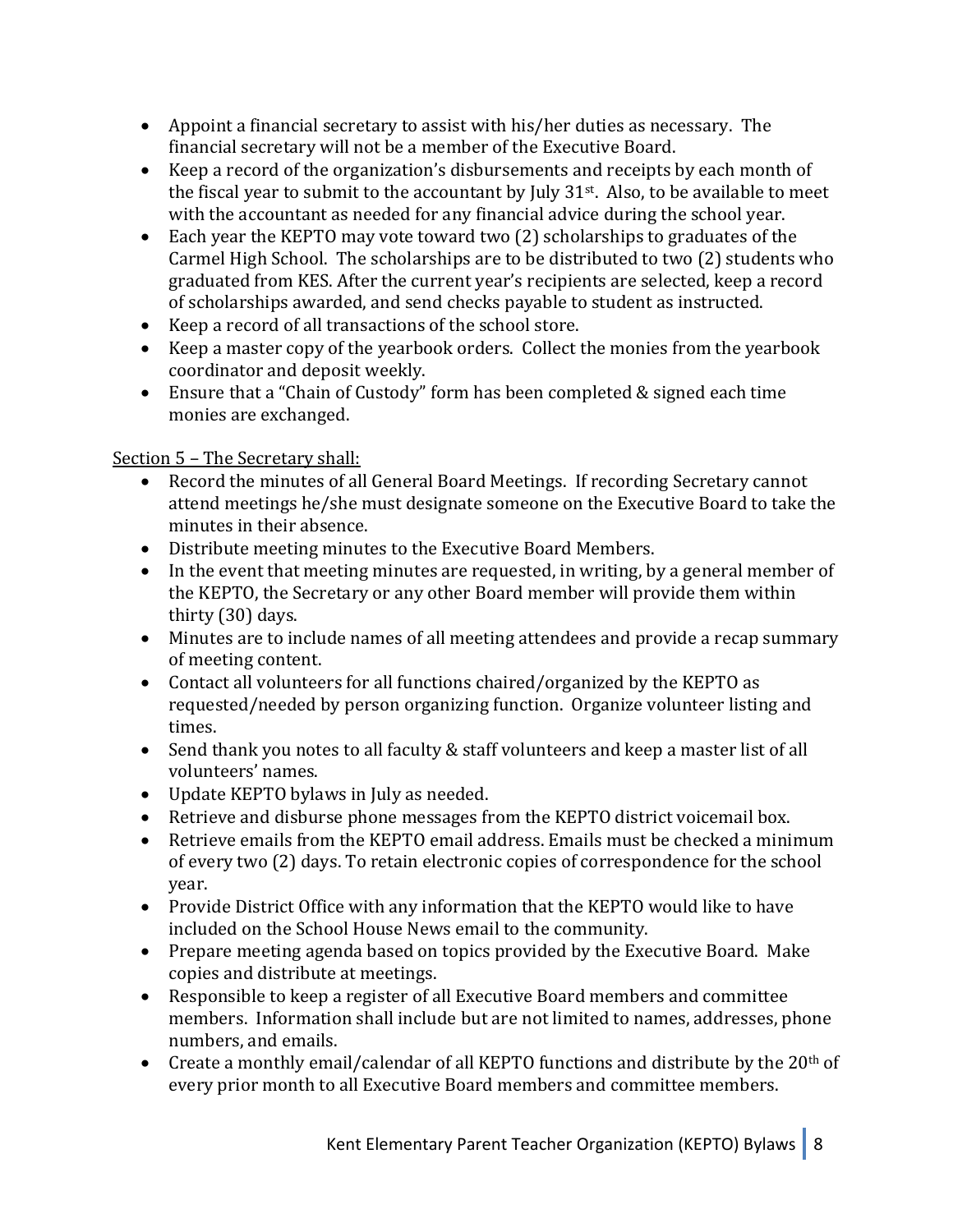- Send the names of the elected officers, together with their phone numbers, addresses, and email to the district office immediately following their election.
- Maintain records of all contracts and KEPTO documents.
- Collect monies for all ticket sales, along with the President or Vice President, and keep a computerized tally for all monies received. Money to be given to the Treasurer in a timely manner.
- Collect monies for yearbook sales, along with the Vice President and keep a computerized tally of all sales. Money to be given to the Treasurer weekly.
- Send thank you notes to all donors & sponsors.

Section 6 – Fundraising Coordinator shall:

- Set up a meeting with chosen fundraising company for discussion with the Executive Board.
- Review vendor contract with the President for approval.
- Oversee all book fairs and Snow Flake Gift Shop along with the Vice President.
- $\bullet$  Coordinate all aspects of the fundraising event, including:
	- $\circ$  Distribution of fundraising packets
	- $\circ$  Recruiting and supervising chairpersons for events
	- $\circ$  Meeting with chairpersons to explain event distribution and their responsibilities
	- $\circ$  Assign "jobs" to the scheduled volunteers during fundraising events.
	- $\circ$  Being available to oversee delivery of merchandise
	- $\circ$  Coordinating with school secretary and custodian the times and locations of parents picking up merchandise.
	- $\circ$  Resolve all problems and issues with fundraisers.

Section 7 - Events Coordinator/s shall:

- $\bullet$  Be responsible for the coordination of events and purchase of supplies (with approval if needed) for all KEPTO events/functions.
- Research and coordinate family events.
- Assist the Vice President and Fundraising Coordinator with book fairs and holiday shops as needed.
- Organize the staff appreciation activities.
- Also serve as Volunteer Coordinator for events.

Section 8- Hospitality Coordinator shall:

- Be responsible for the celebration of National Appreciation Days, Holidays, & other notable days which include but is not limited to: Custodian Day (Oct.), Halloween (10/31), Thanksgiving (Nov.), School Psychologist Day (Nov.), All December Holidays, Law Enforcement Day (Jan.), Valentine's Day (2/14), Dr. Seuss' Birthday  $(3/2)$ , Read Across America Day  $(3/2)$ , School Social Worker Day (Mar.), Bus Driver Day (Apr.), Administrative Professionals Day (Apr.), Staff Appreciation Week (May), Principal Day (May), Nurse Appreciation Day (May), Teacher's Day (May), Receptionist Day (May), etcetera.
- Work with Event Coordinator/s to obtain event concessions & decorations.